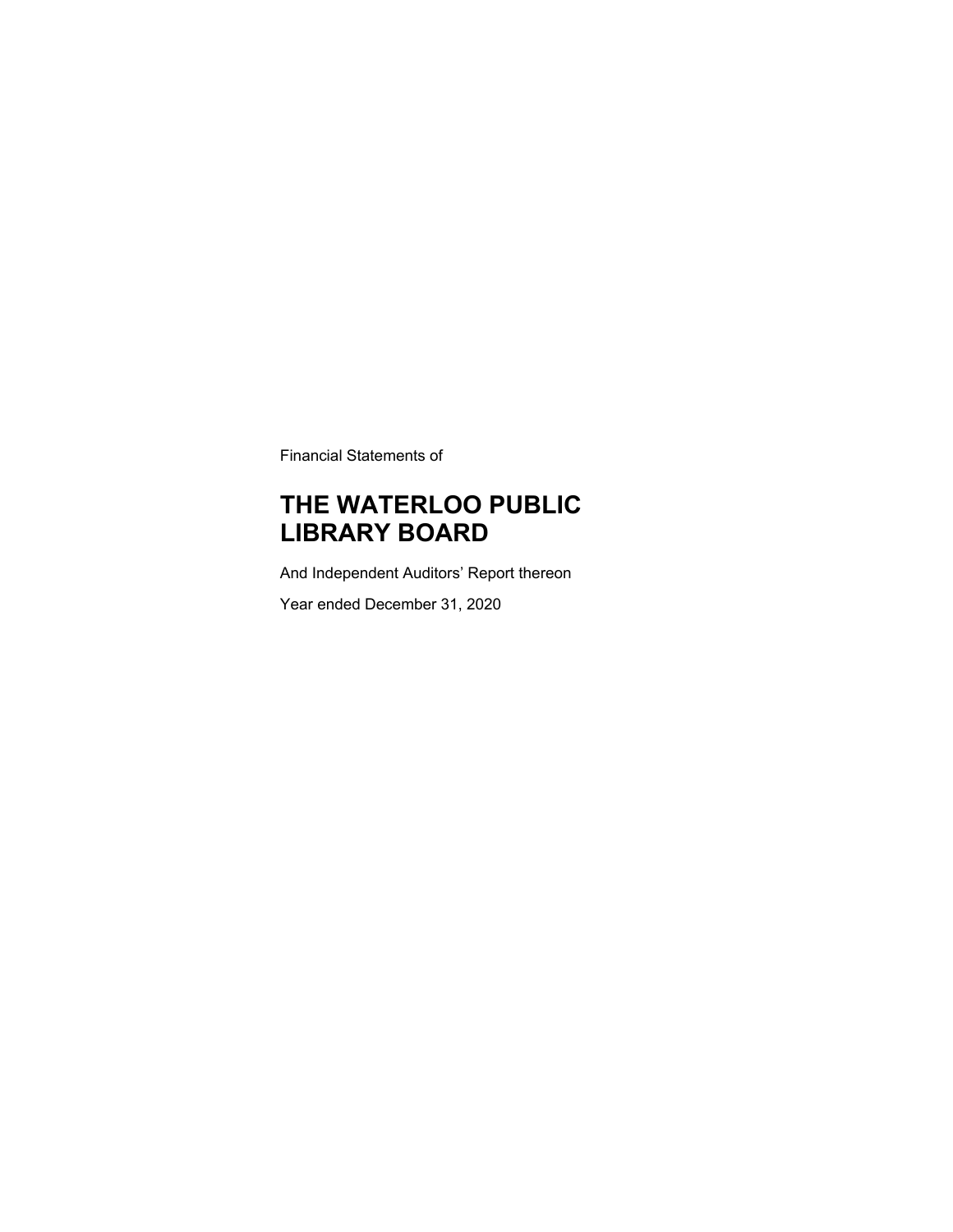

KPMG LLP 115 King Street South 2nd Floor Waterloo ON N2J 5A3 Canada Tel 519-747-8800 Fax 519-747-8830

### **INDEPENDENT AUDITORS' REPORT**

To the Chairman and Members of The Waterloo Public Library Board

### *Opinion*

We have audited the financial statements of The Waterloo Public Library Board (the Entity), which comprise:

- the statement of financial position as at December 31, 2020
- the statement of operations and accumulated surplus for the year then ended
- the statement of changes in net financial assets for the year then ended
- the statement of cash flows for the year then ended
- and notes to the financial statements, including a summary of significant accounting policies

(Hereinafter referred to as the "financial statements")

In our opinion, the accompanying financial statements present fairly, in all material respects, the financial position of the Entity as at December 31, 2020, and its results of operations and its cash flows for the year then ended in accordance with Canadian public sector accounting standards.

### *Basis for Opinion*

We conducted our audit in accordance with Canadian generally accepted auditing standards. Our responsibility under those standards are further described in the **"***Auditors' Responsibilities for the Audit of the Financial Statements***"** section of our auditors' report.

We are independent of the Entity in accordance with the ethical requirements that are relevant to our audit of the financial statements in Canada and we have fulfilled our other responsibilities in accordance with these requirements.

We believe that the audit evidence we have obtained is sufficient and appropriate to provide a basis for our opinion.

### *Responsibility of Management for the Financial Statements*

Management is responsible for the preparation and fair presentation of the financial statements in accordance with Canadian public sector accounting standards, and for such internal control as management determines is necessary to enable the preparation of financial statements that are free from material misstatement, whether due to fraud or error.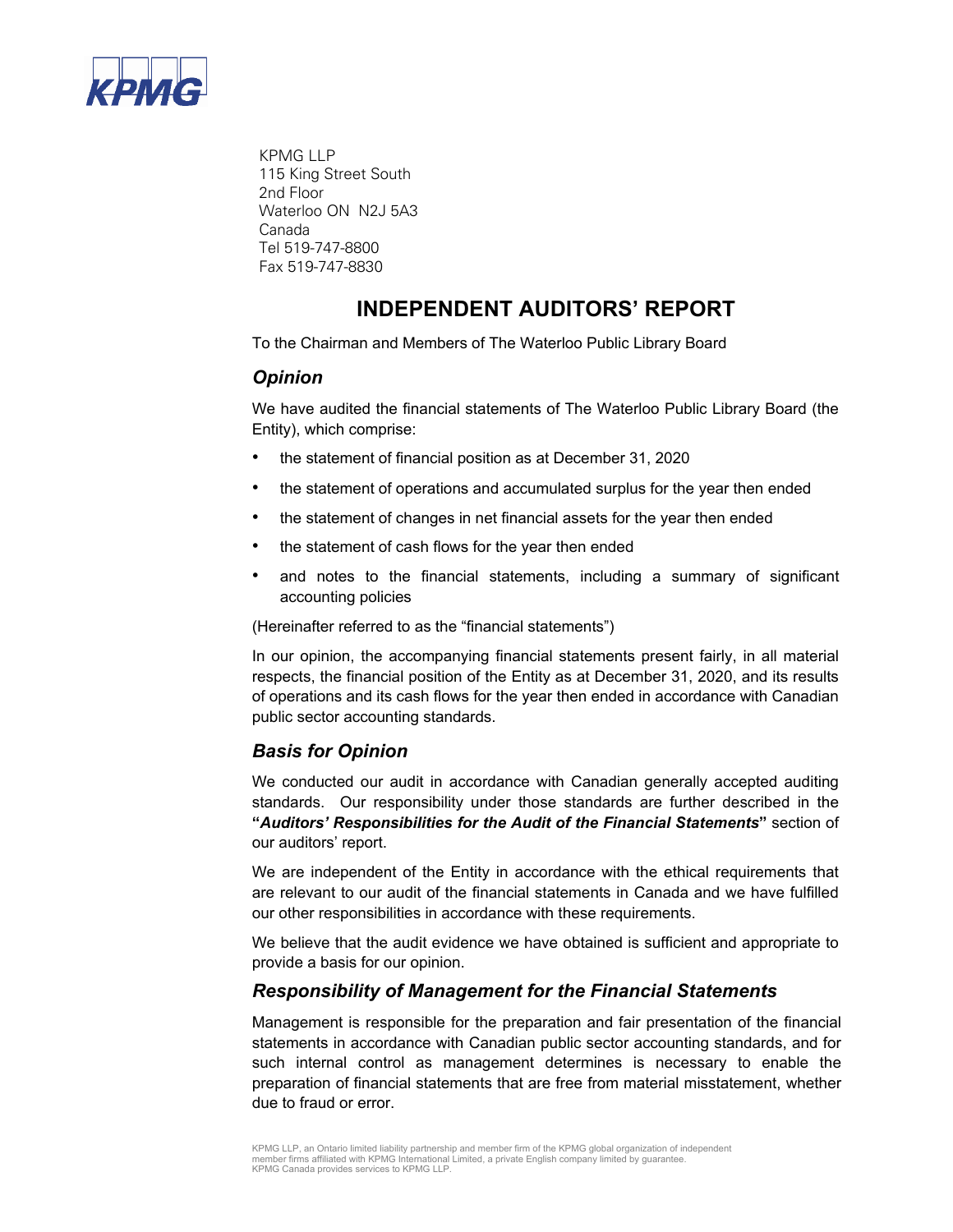

Page 2

In preparing the financial statements, management is responsible for assessing the Entity's ability to continue as a going concern, disclosing as applicable, matters related to going concern and using the going concern basis of accounting unless management either intends to liquidate the Entity or to cease operations or has no realistic alternative but to do so.

### *Auditors' Responsibilities for the Audit of the Financial Statements*

Our objectives are to obtain reasonable assurance about whether the financial statements as a whole are free from material misstatement, whether due to fraud or error, and to issue an auditors' report that includes our opinion.

Reasonable assurance is a high level of assurance, but is not a guarantee that an audit conducted in accordance with Canadian generally accepted auditing standards will always detect a material misstatement when it exists.

Misstatements can arise from fraud or error and are considered material if, individually or in the aggregate, they could reasonably be expected to influence the economic decisions of users taken on the basis of the financial statements.

As part of an audit in accordance with Canadian generally accepted auditing standards, we exercise professional judgment and maintain professional skepticism throughout the audit.

We also:

• Identify and assess the risk of material misstatement of the financial statements, whether due to fraud or error, design and perform audit procedures responsive to those risks, and obtain audit evidence that is sufficient and appropriate to provide a basis for our opinion.

The risk of not detecting a material misstatement resulting from fraud is higher than for one resulting from error, as fraud may involve collusion, forgery, internal omissions, misrepresentations, or the override of internal control.

- Obtain an understanding of internal control relevant to the audit in order to design audit procedures that are appropriate in the circumstances, but not for the purposes of expressing an opinion on the effectiveness of the Entity's internal control.
- Evaluate the appropriateness of accounting policies used and the reasonableness of accounting estimates and related disclosures made by management.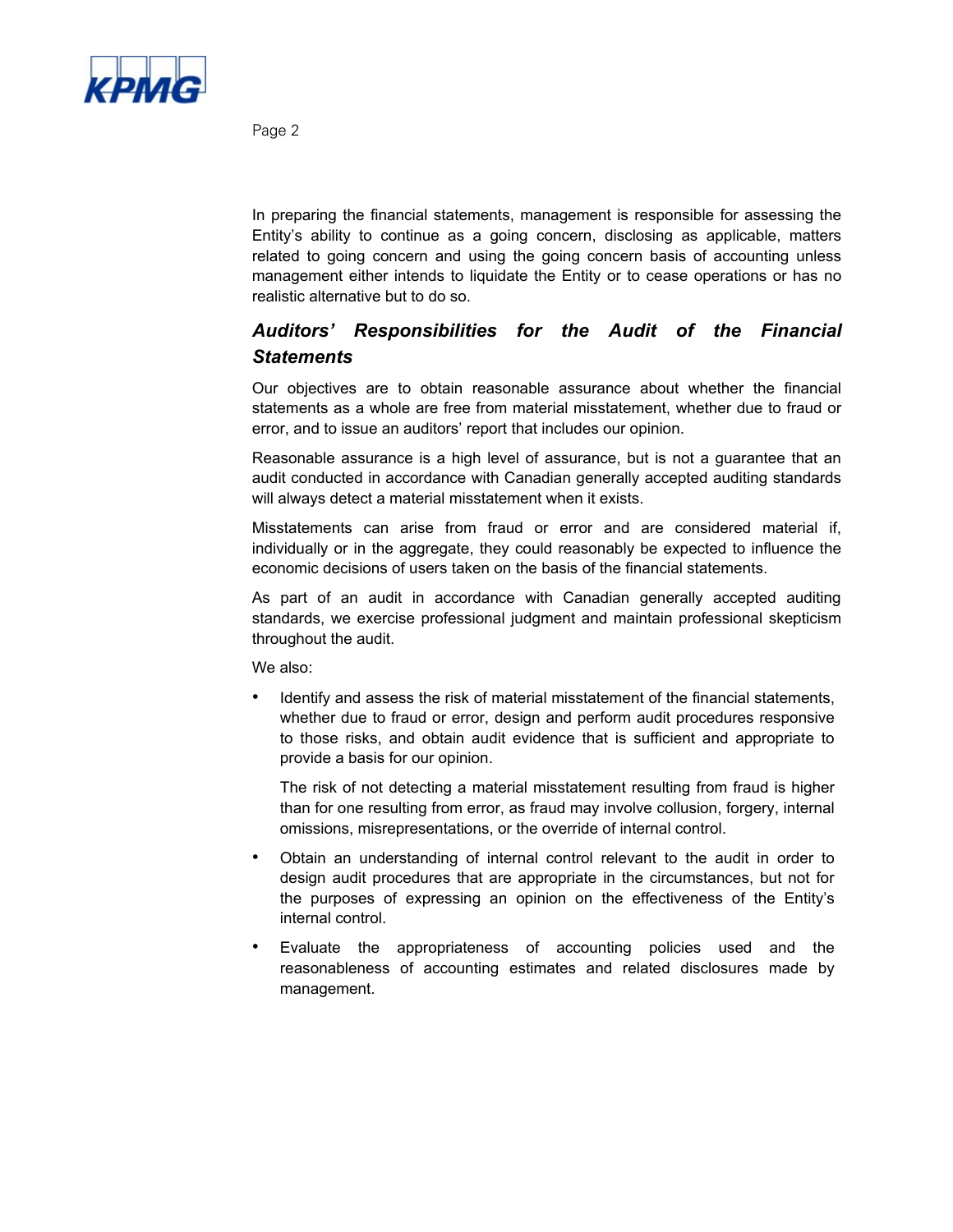

Page 3

- Conclude on the appropriateness of management's use of the going concern basis of accounting and, based on the audit evidence obtained, whether a material uncertainty exists related to the events or conditions that may cast significant doubt on the Entity's ability to continue as a going concern. If we conclude that a material uncertainty exists, we are required to draw attention in our auditors' report to the related disclosures in the financial statements or, if such disclosures are inadequate, to modify our opinion. Our conclusions are based on the audit evidence obtained up to the date of our auditors' report. However, future events or conditions may cause the Entity's to cease to continue as a going concern.
- Evaluate the overall presentation, structure and content of the financial statements, including the disclosures, and whether the financial statements represent the underlying transactions and events in a manner that achieves fair presentation.
- Communicate with those charged with governance regarding, among other matters, the planned scope and timing of the audit and significant audit findings, including any significant deficiencies in internal control that we identify during our audit.

 $k$ *PMG*  $11$ 

Chartered Professional Accountants, Licensed Public Accountants

Waterloo, Canada May 28, 2021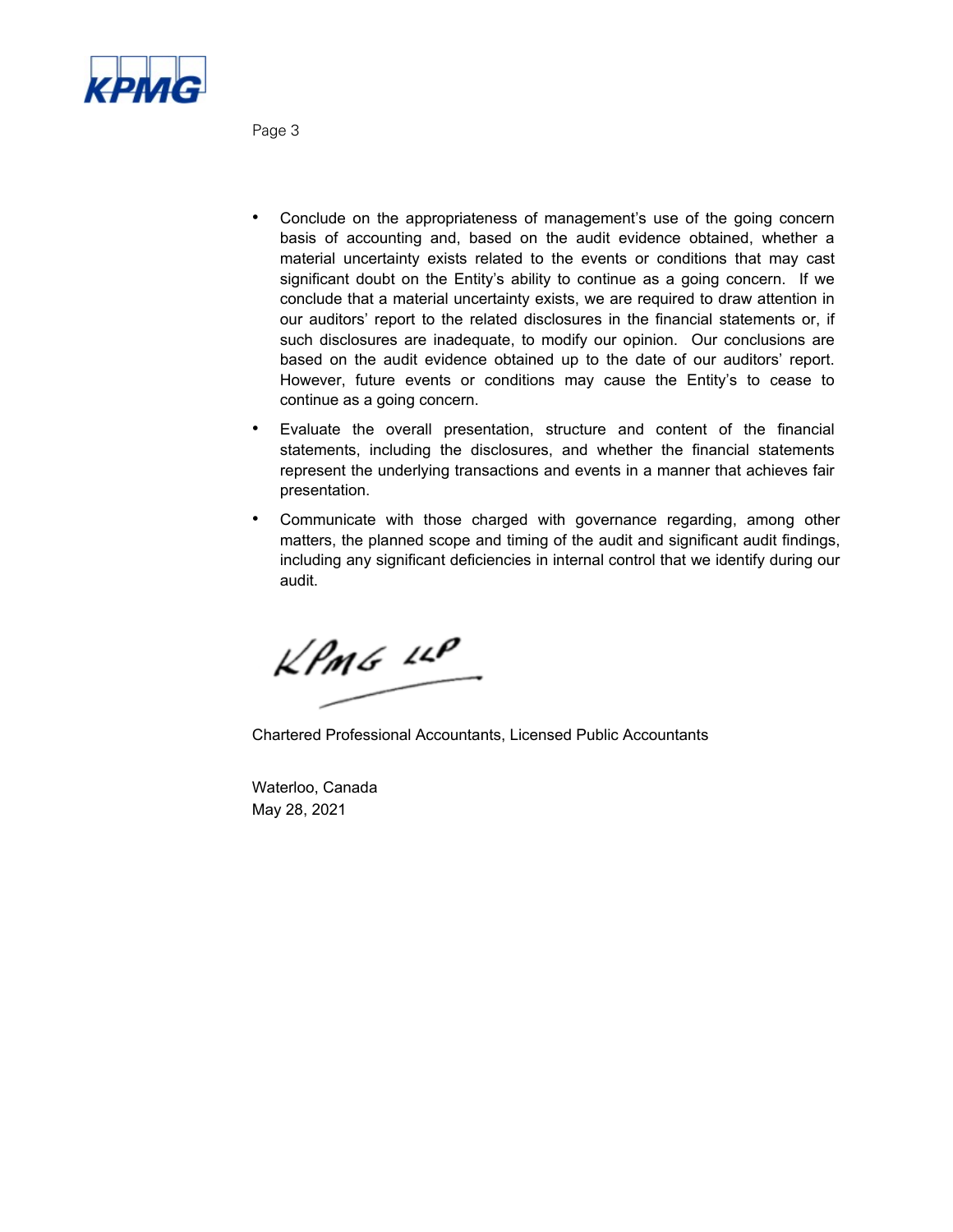Statement of Financial Position

December 31, 2020, with comparative information for 2019

|                                                                                                                   | 2020                                           |                 | 2019                          |
|-------------------------------------------------------------------------------------------------------------------|------------------------------------------------|-----------------|-------------------------------|
| <b>Financial Assets</b>                                                                                           |                                                |                 |                               |
| Cash and cash equivalents<br>Investments (note 2)<br>Accounts receivable<br>Due from City of Waterloo (note 5)    | \$<br>1,549,147<br>177,951<br>74,712<br>12,207 | \$<br>1,831,943 | 177,951<br>64,515             |
|                                                                                                                   | 1,814,017                                      | 2,074,409       |                               |
| <b>Financial Liabilities</b>                                                                                      |                                                |                 |                               |
| Accounts payable and accrued liabilities<br>Due to City of Waterloo (note 5)<br>Post-employment benefits (note 4) | 361,485<br>578,364                             |                 | 337,644<br>516,778<br>590,829 |
|                                                                                                                   | 939,849                                        | 1,445,251       |                               |
| Net financial assets                                                                                              | 874,168                                        |                 | 629,158                       |
| <b>Non-Financial Assets</b>                                                                                       |                                                |                 |                               |
| Tangible capital assets (note 3)                                                                                  | 3,195,405                                      | 3,034,008       |                               |
| Prepaid expenses                                                                                                  | 63,431                                         |                 | 50,032                        |
| Accumulated surplus                                                                                               | \$<br>4,133,004                                | \$<br>3,713,198 |                               |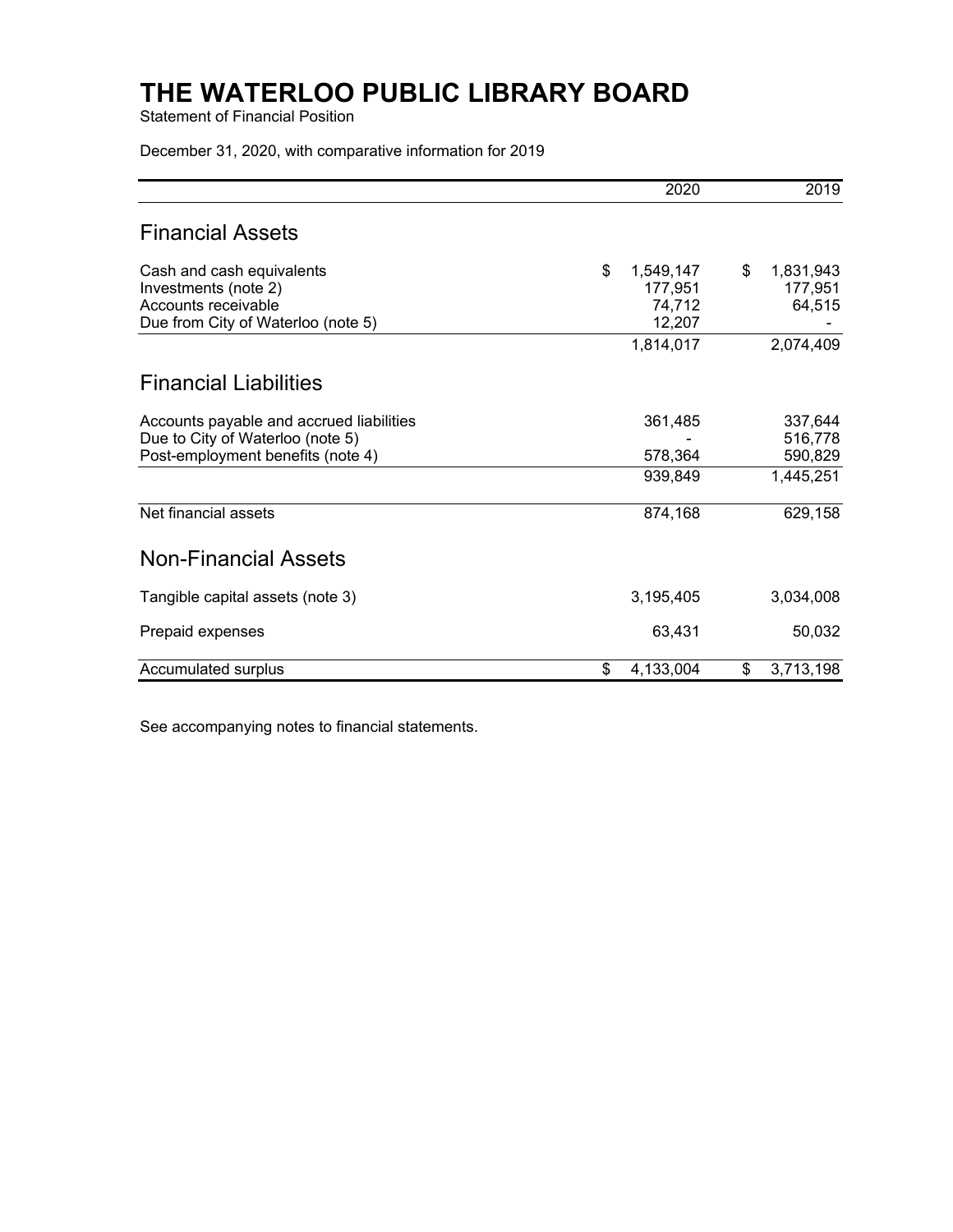Statement of Operations and Accumulated Surplus

Year ended December 31, 2020, with comparative information for 2019

|                                             | <b>Budget</b>   | Actual          | Actual          |
|---------------------------------------------|-----------------|-----------------|-----------------|
|                                             | 2020            | 2020            | 2019            |
|                                             |                 |                 |                 |
| Revenue:                                    |                 |                 |                 |
| Municipal contribution (note 5)             | \$<br>5,731,962 | \$<br>5,906,491 | \$<br>5,559,220 |
| Grants                                      | 356,888         | 351,862         | 401,712         |
| Fines, fees, operating interest             |                 |                 |                 |
| and miscellaneous income                    | 169,000         | 50,377          | 177,939         |
| Donations                                   | 4,000           | 17,069          | 28,132          |
| Investment income                           | 24,000          | 32,619          | 52,400          |
|                                             | 6,285,850       | 6,358,418       | 6,219,403       |
| Expenditures:                               |                 |                 |                 |
| Salaries and wages                          | 3,564,212       | 3,306,839       | 3,466,813       |
| <b>Benefits</b>                             | 951,295         | 823,454         | 828,106         |
| Periodicals                                 | 68,500          | 55,228          | 33,040          |
| Other collections and services              | 112,000         | 134,373         | 110,871         |
| <b>Utilities</b>                            | 180,000         | 124,222         | 162,598         |
| Maintenance                                 | 230,000         | 196,177         | 237,341         |
| Automation                                  | 219,000         | 220,311         | 183,182         |
| Office supplies                             | 160,588         | 139,164         | 148,212         |
| Other                                       | 77,176          | 68,637          | 121,631         |
| <b>COVID</b> supplies                       |                 | 62,426          |                 |
| Loss on disposal of tangible capital assets |                 | 27,358          |                 |
| Amortization of tangible capital assets     |                 | 780,423         | 821,321         |
|                                             | 5,562,771       | 5,938,612       | 6,113,115       |
| Annual surplus                              | 723,079         | 419,806         | 106,288         |
| Accumulated surplus, beginning of year      | 3,713,198       | 3,713,198       | 3,606,910       |
| Accumulated surplus, end of year            | \$<br>4,436,277 | \$<br>4,133,004 | \$<br>3,713,198 |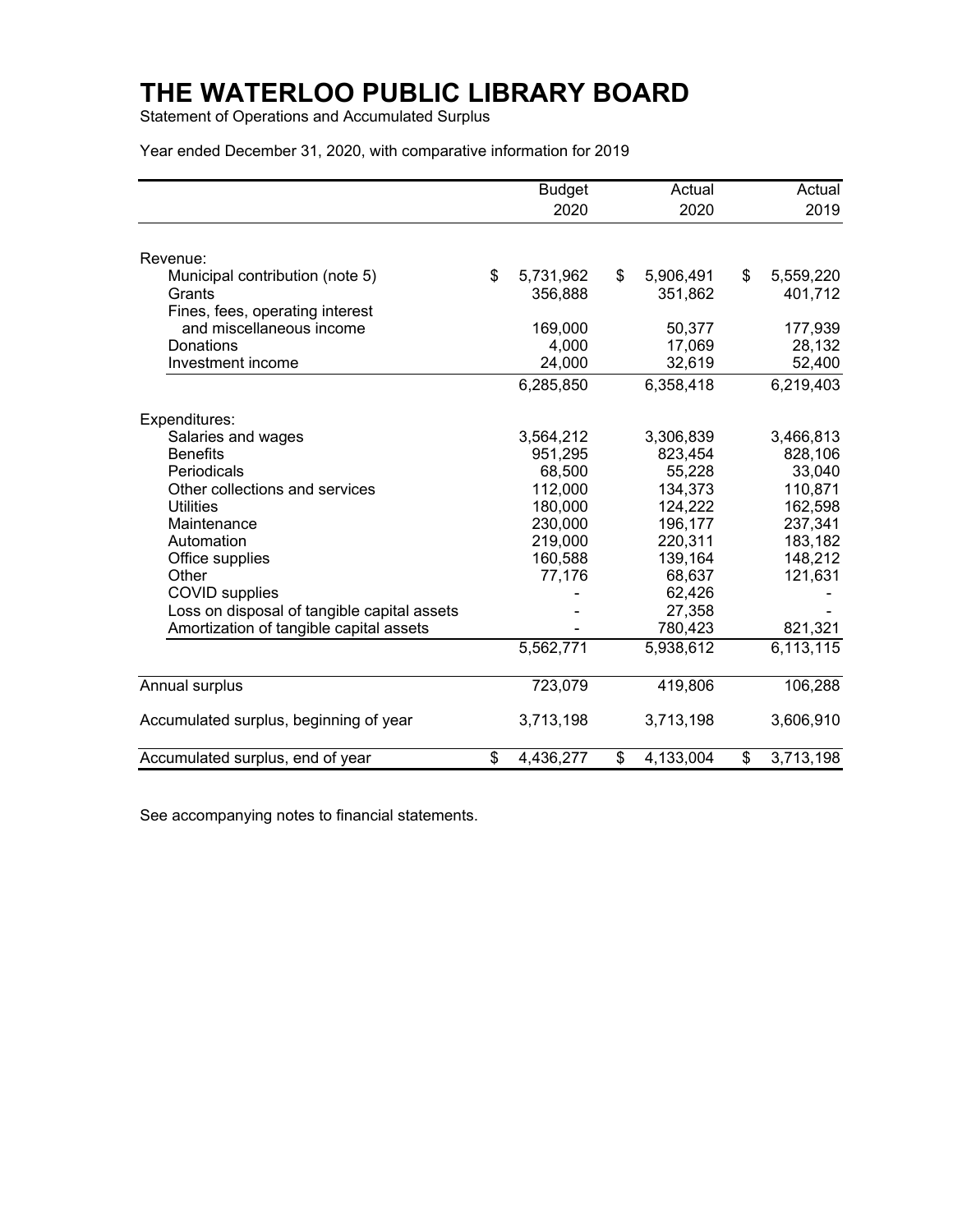Statement of Change in Net Financial Assets

Year ended December 31, 2020, with comparative information for 2019

|                                                                                                                                                                | 2020                                        | 2019                              |
|----------------------------------------------------------------------------------------------------------------------------------------------------------------|---------------------------------------------|-----------------------------------|
| Annual surplus                                                                                                                                                 | \$<br>419,806                               | \$<br>106,288                     |
| Acquisition of tangible capital assets<br>Amortization of tangible capital assets<br>Loss on disposal of tangible capital assets<br>Change in prepaid expenses | (969,178)<br>780,423<br>27,358<br>(13, 399) | (736,897)<br>821,321<br>(50, 032) |
| Change in net financial assets                                                                                                                                 | 245,010                                     | 140,680                           |
| Net financial assets, beginning of year                                                                                                                        | 629,158                                     | 488,478                           |
| Net financial assets, end of year                                                                                                                              | 874,168                                     | \$<br>629,158                     |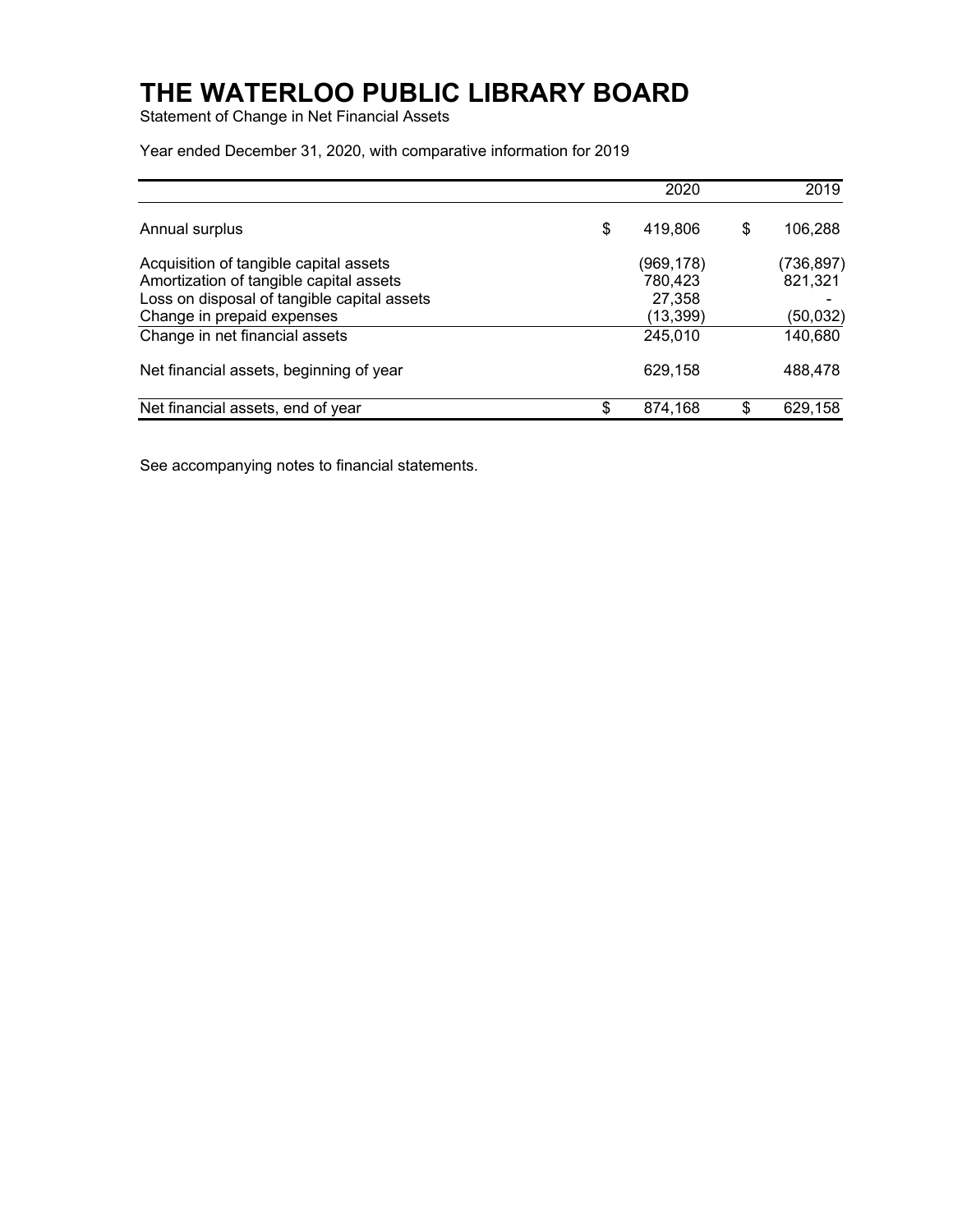Statement of Cash Flows

Year ended December 31, 2020, with comparative information for 2019

|                                              | 2020            | 2019            |
|----------------------------------------------|-----------------|-----------------|
| Cash provided by (used in):                  |                 |                 |
| Operating activities:                        |                 |                 |
| Annual surplus                               | \$<br>419,806   | \$<br>106,288   |
| Items not involving cash:                    |                 |                 |
| Amortization of tangible capital assets      | 780,423         | 821,321         |
| Loss on disposal of tangible capital assets  | 27,358          |                 |
| Change in post-employee benefits             | (12, 465)       | (16, 632)       |
| Changes in non-cash assets and liabilities:  |                 |                 |
| Accounts receivable                          | (10, 197)       | 4,392           |
| Accounts payable and accrued liabilities     | 23,841          | 4,757           |
| Deferred revenue                             |                 | (499, 035)      |
| Due from/to City of Waterloo                 | (528, 985)      | 307,853         |
| Prepaid expenses                             | (13, 399)       | (50, 032)       |
| Net change in cash from operating activities | 686,382         | 678,912         |
| Capital activities:                          |                 |                 |
| Cash used to acquire tangible capital assets | (969, 178)      | (736, 897)      |
| Net change in cash                           | (282, 796)      | (57, 985)       |
| Cash and cash equivalents, beginning of year | 1,831,943       | 1,889,928       |
| Cash and cash equivalents, end of year       | \$<br>1,549,147 | \$<br>1,831,943 |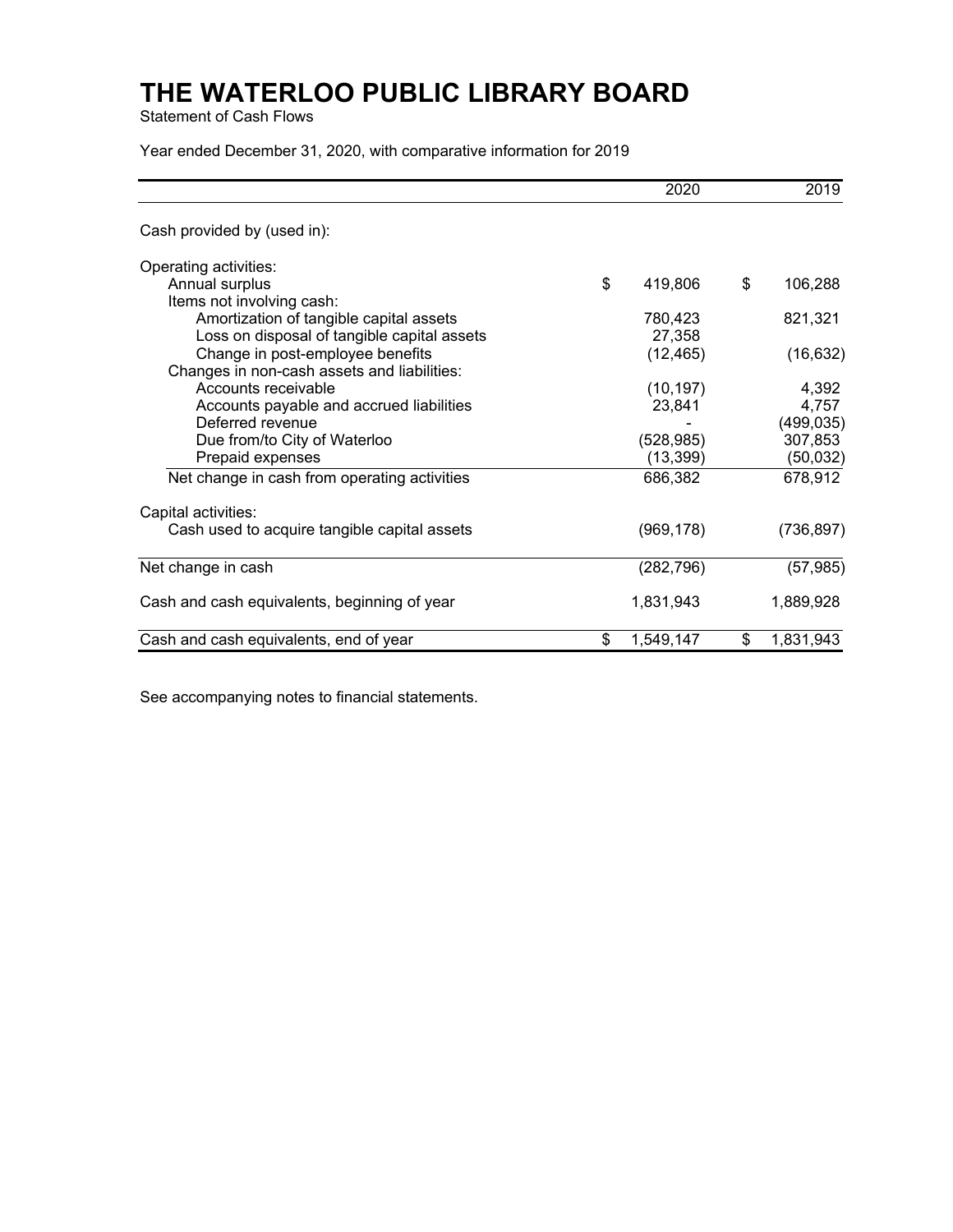Notes to Financial Statements

Year ended December 31, 2020

The Waterloo Public Library Board (the "Board"), as established by the Corporation of the City of Waterloo (the "City") and the Public Libraries Act, is a corporation under the laws of Ontario and is a not-for-profit as well as a registered charitable organization. The Board governs the Waterloo Public Library system and is dependent on the City for a significant portion of its operating and capital funding.

The Board is a key partner in supporting literacy and intellectual, cultural and economic vitality of the community. Through its resources and services, both physical and virtual, the Board offers people of all ages innovative lifelong learning and leisure opportunities.

These financial statements of the Board are the representation of management and have been prepared in accordance with Canadian generally accepted accounting policies for local governments, as recommended by the Public Sector Accounting Board (PSAB) of the Chartered Professional Accountants of Canada. Since precise determination of many assets and liabilities is dependent upon future events, the preparation of periodic financial statements necessarily involves the use of estimates and approximations. These have been made using careful judgment. The following is a summary of the significant accounting policies followed in the preparation of these financial statements.

#### **1. Summary of significant accounting policies:**

(a) Tangible capital assets:

Tangible capital assets are recorded at cost which includes amounts that are directly attributable to acquisition, construction, development or betterment of the asset. The cost, less residual value, of the tangible capital assets, excluding land, are amortized on a straightline basis over their estimated useful lives as follows:

| Asset                             | Rate     |
|-----------------------------------|----------|
|                                   |          |
| Books and audio visual resources  | 7 years  |
| Shelving                          | 25 years |
| Computer hardware                 | 3 years  |
| Computer software                 | 10 years |
| Furniture, fixtures and equipment | 10 years |

Annual amortization is charged in the year of acquisition and in the year of disposal.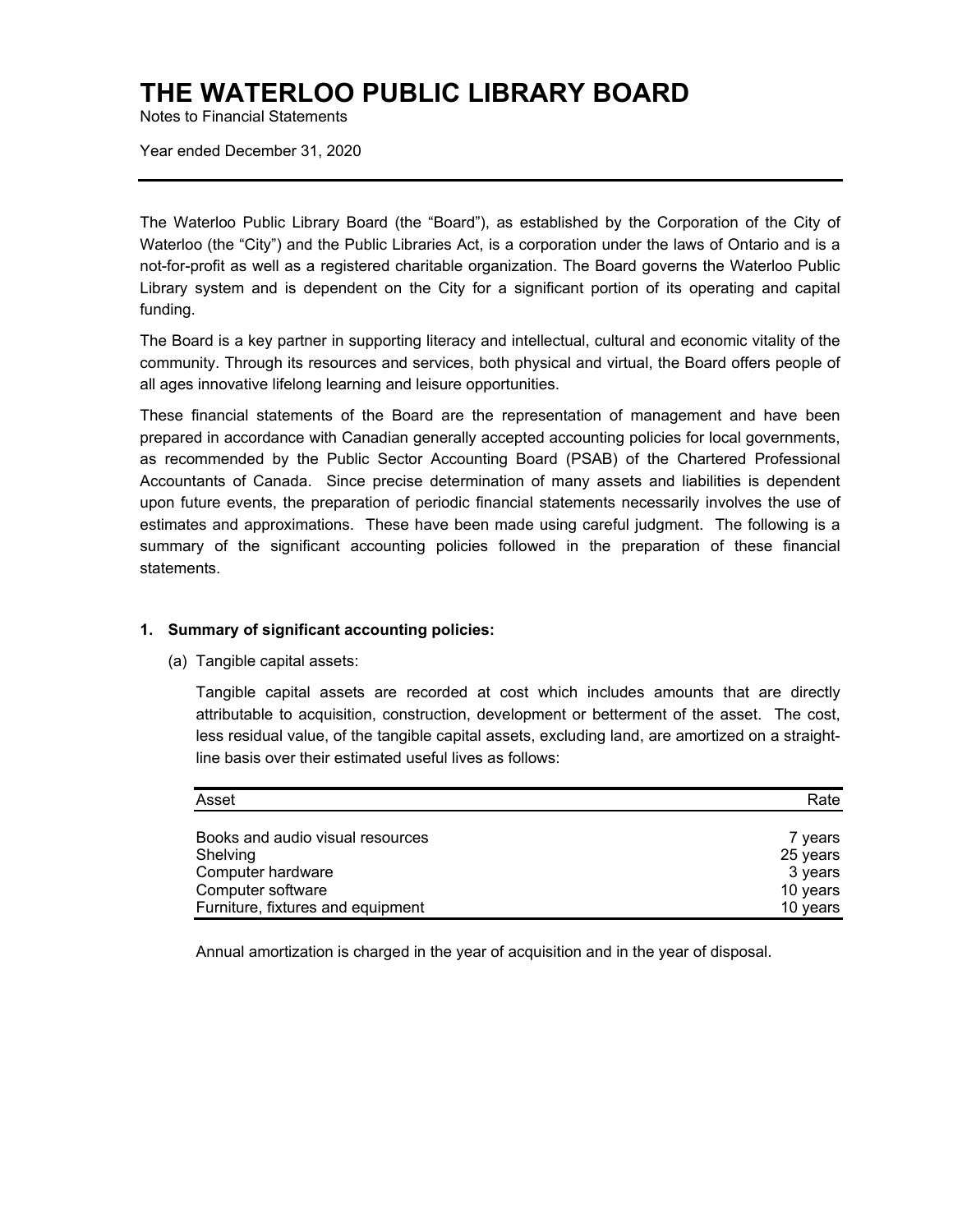Notes to Financial Statements, page 2

Year ended December 31, 2020

#### **1. Summary of significant accounting policies (continued):**

(b) Accrual basis of accounting:

The accrual basis of accounting recognizes revenues as they become available and measurable; expenditures are recognized as they are incurred and measurable as a result of receipt of goods or services and the creation of a legal obligation to pay.

(c) Employee future benefits:

The contributions to the Ontario Municipal Employers Retirement System ("OMERS"), a multi-employer defined benefit pension plan, are expensed when contributions are due.

The costs of post-employment benefits are recognized when the event that obligates the Board occurs; costs include projected future income payments, health care continuation costs and fees paid to independent administrators of these plans, calculated on a present value basis.

The cost of pensions and other retirement benefits is actuarially determined using the projected benefits method prorated on service and management's best estimate of retirement ages of employees, salary escalation, expected health care costs and plan investment performance. Any actuarial gains or losses from changes in assumptions are amortized over the average remaining service period for active employees.

### **2. Investments:**

Investments include The Kitchener and Waterloo Community Foundation Library Endowment Fund, which represents amounts held by The Kitchener and Waterloo Community Foundation for The Waterloo Public Library Board. The interest earned on the restricted principal of \$50,000 is to be used toward a summer reading program. The use of the balance of the interest earned by the Fund is decided annually. The principal is not available for purposes other than investing. Investments are recorded at cost. Fair value of the investments at December 31, 2020 is \$244,002 (2019 - \$242,723).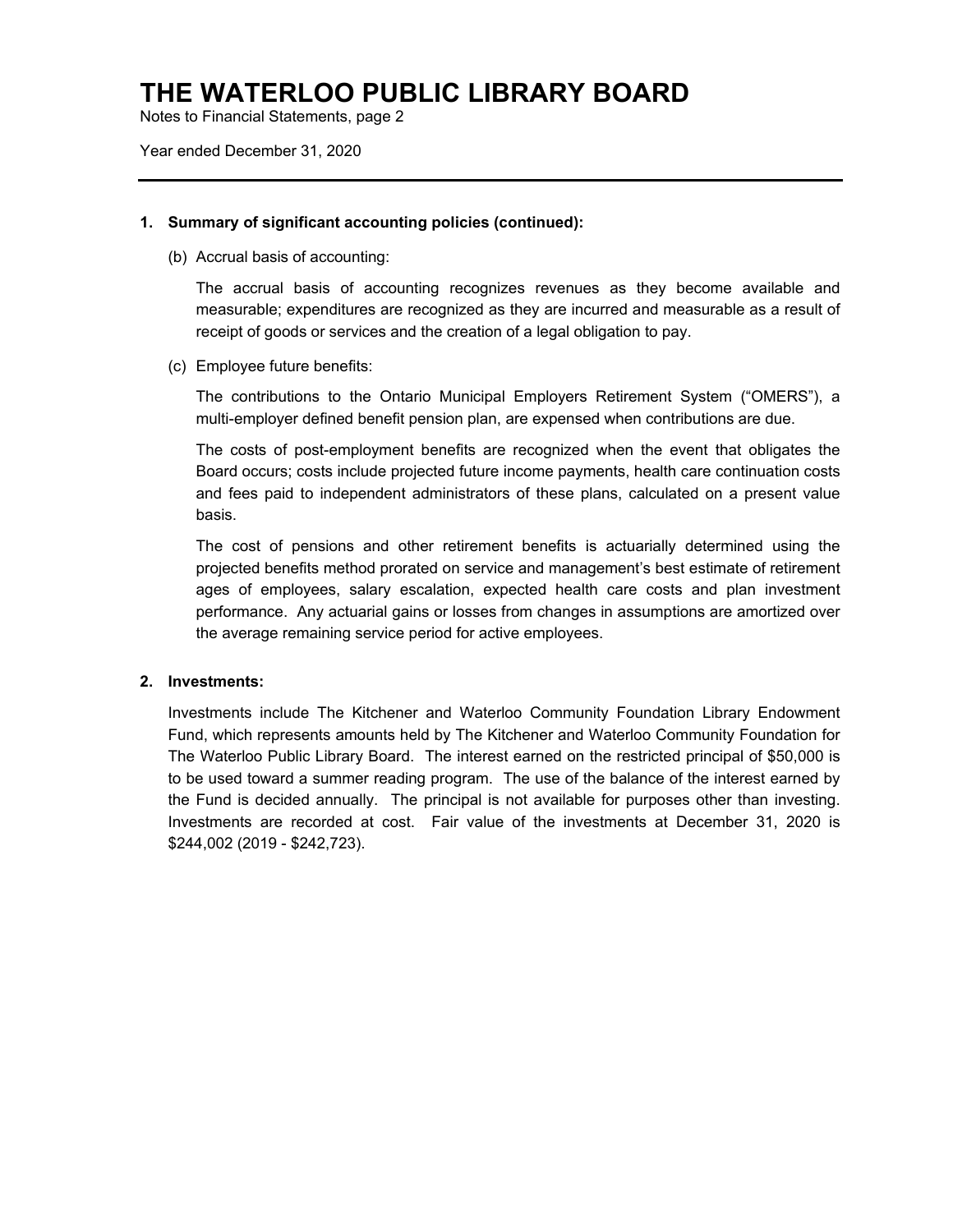Notes to Financial Statements, page 3

Year ended December 31, 2020

### **3. Tangible capital assets:**

|                                  |                                        |          | 2020                 |                      |                                         |                          |               |
|----------------------------------|----------------------------------------|----------|----------------------|----------------------|-----------------------------------------|--------------------------|---------------|
|                                  | Books and<br>audio visual<br>resources | Shelving | Computer<br>hardware | Computer<br>software | Furniture,<br>fixtures and<br>equipment | Work in<br>Progress      | Total         |
| Cost:                            | \$                                     | \$       | \$                   | \$                   | \$                                      | \$                       | \$            |
| Balance, beginning of year       | 4,919,966                              | 532,964  | 421,913              | 290,460              | 452,098                                 | -                        | 6,617,401     |
| Additions                        | 794,649                                |          |                      |                      | 174,529                                 | $\overline{\phantom{0}}$ | 969,178       |
| <b>Disposals</b>                 | (667, 155)                             |          | (22, 841)            | (235, 444)           | (192, 834)                              | $\overline{\phantom{m}}$ | (1, 118, 274) |
| Transfers from work in progress  |                                        |          |                      |                      |                                         | —                        |               |
| Balance, end of year             | 5,047,460                              | 532,964  | 399,072              | 55,016               | 433,793                                 | $\overline{\phantom{0}}$ | 6,468,305     |
| <b>Accumulated amortization:</b> |                                        |          |                      |                      |                                         |                          |               |
| Balance, beginning of year       | 2,352,523                              | 288,959  | 309,709              | 274,965              | 357,237                                 | $\overline{\phantom{0}}$ | 3,583,393     |
| <b>Disposals</b>                 | (667, 155)                             |          | (22, 841)            | (227, 369)           | (173, 551)                              | $\qquad \qquad \qquad$   | (1,090,916)   |
| Amortization expense             | 645,071                                | 17,198   | 80,968               | 4,676                | 32,510                                  | -                        | 780,423       |
| Balance, end of year             | 2,330,439                              | 306,157  | 367,836              | 52,272               | 216,196                                 | $\overline{\phantom{0}}$ | 3,272,900     |
| Net book value, end of year      | 2,717,021                              | 226,807  | 31,236               | 2,744                | 217,597                                 |                          | 3,195,405     |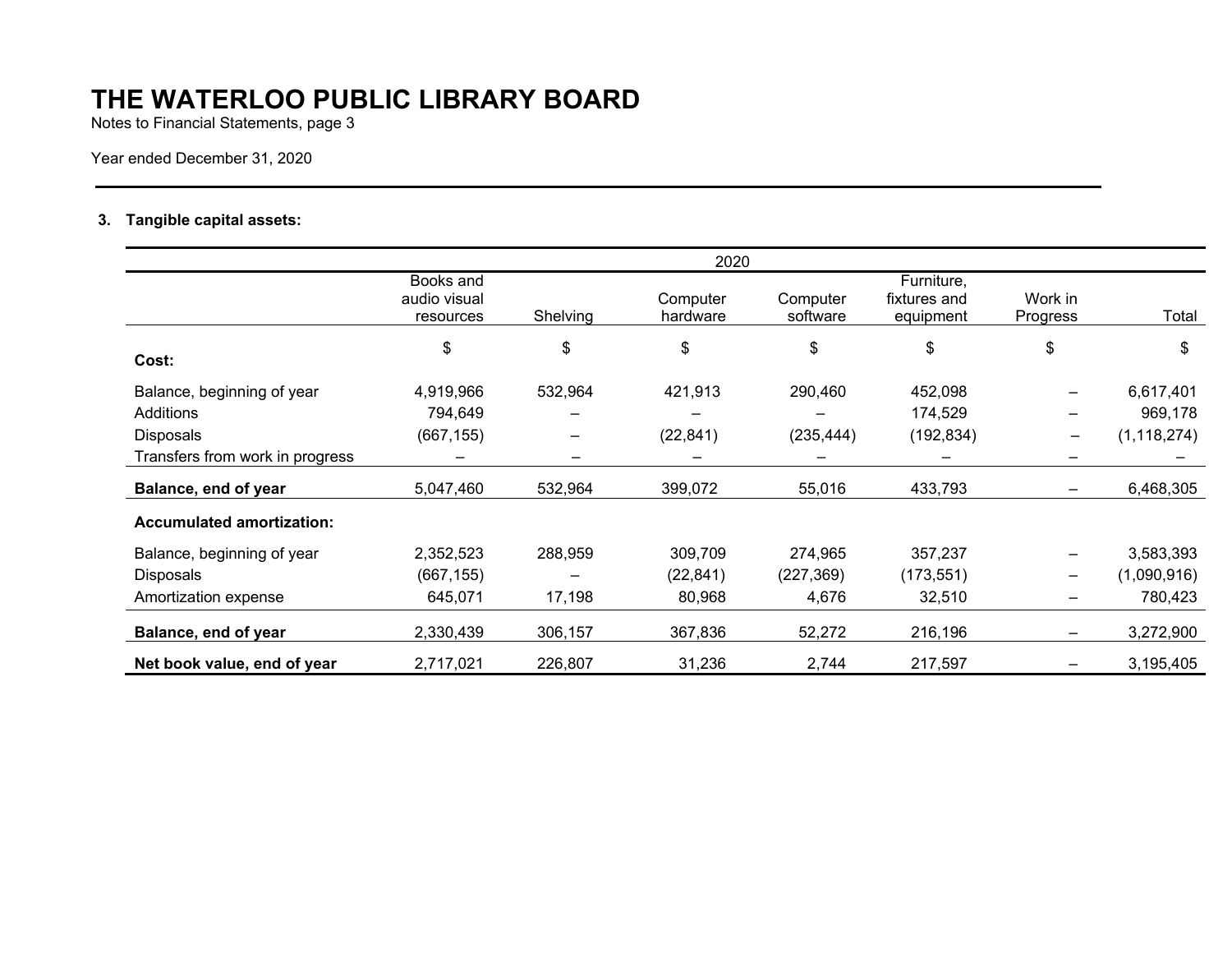Notes to Financial Statements, page 4

Year ended December 31, 2020

### **3. Tangible capital assets (continued):**

|                                  | 2019                                   |          |                      |                      |                                         |                              |            |
|----------------------------------|----------------------------------------|----------|----------------------|----------------------|-----------------------------------------|------------------------------|------------|
|                                  | Books and<br>audio visual<br>resources | Shelving | Computer<br>hardware | Computer<br>software | Furniture,<br>fixtures and<br>equipment | Work in<br>Progress          | Total      |
| Cost:                            | \$                                     | \$       | \$                   | \$                   | \$                                      | \$                           | \$         |
| Balance, beginning of year       | 4,841,634                              | 532,964  | 421,913              | 290,460              | 452,098                                 |                              | 6,539,069  |
| Additions                        | 736,897                                |          |                      |                      |                                         | -                            | 736,897    |
| <b>Disposals</b>                 | (658, 565)                             |          |                      |                      |                                         | -                            | (658, 565) |
| Transfers from work in progress  |                                        |          |                      |                      |                                         | -                            |            |
| Balance, end of year             | 4,919,966                              | 532,964  | 421,913              | 290,460              | 452,098                                 |                              | 6,617,401  |
| <b>Accumulated amortization:</b> |                                        |          |                      |                      |                                         |                              |            |
| Balance, beginning of year       | 2,347,374                              | 271,761  | 210,245              | 267,447              | 323,810                                 | $\qquad \qquad \blacksquare$ | 3,420,637  |
| <b>Disposals</b>                 | (658, 565)                             |          |                      |                      |                                         | $\qquad \qquad \qquad$       | (658, 565) |
| Amortization expense             | 663,714                                | 17,198   | 99,464               | 7,518                | 33,427                                  | $\qquad \qquad \blacksquare$ | 821,321    |
| Balance, end of year             | 2,352,523                              | 288,959  | 309,709              | 274,965              | 357,237                                 | -                            | 3,583,393  |
| Net book value, end of year      | 2,567,443                              | 244,005  | 112,204              | 15,495               | 94,861                                  |                              | 3,034,008  |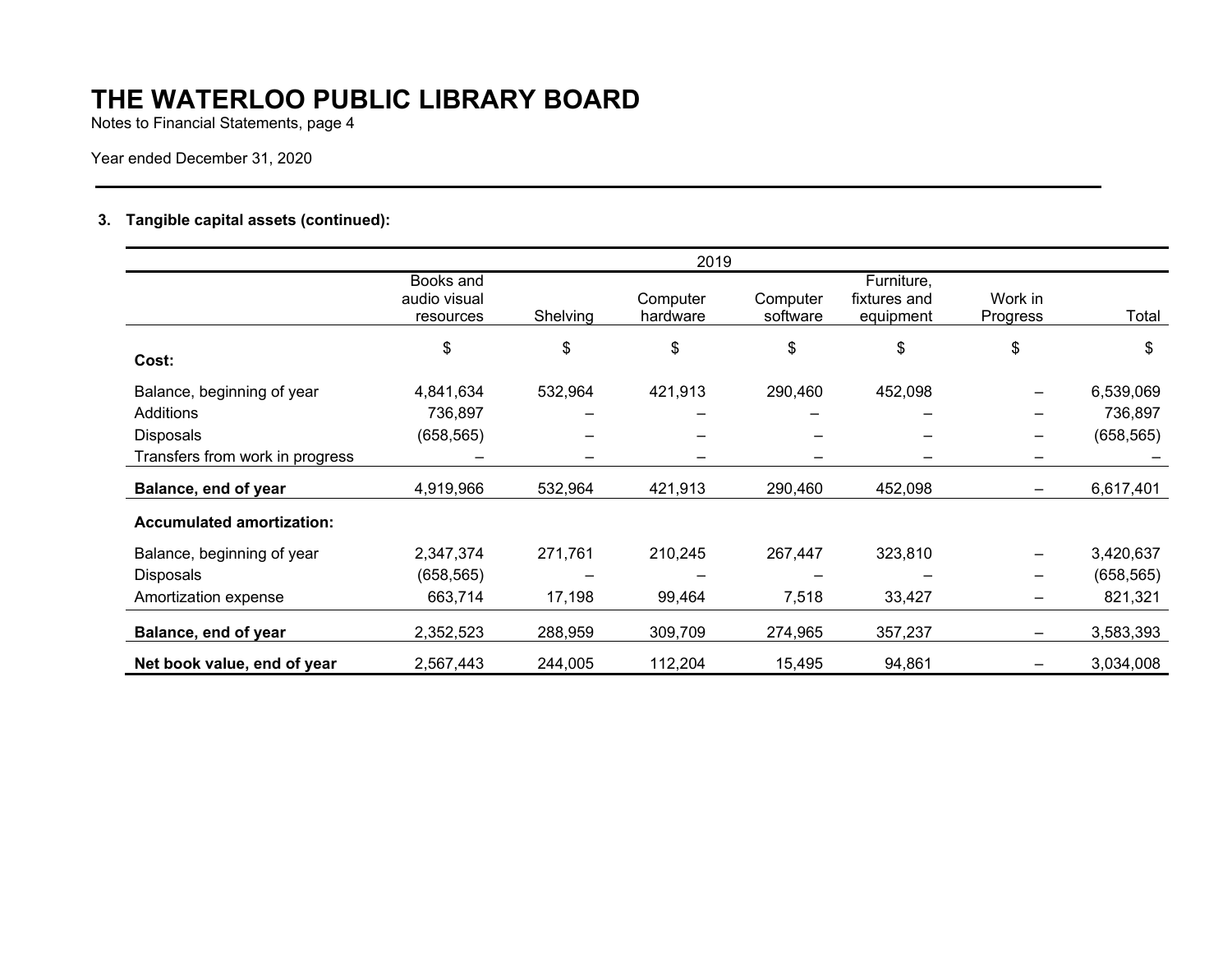Notes to Financial Statements, page 5

Year ended December 31, 2020

#### **4. Post-employment benefits:**

The Library provides certain employee benefits, which may require funding in future periods. An actuarial estimate of future liabilities, dated December 31, 2020, has been completed for the year ended December 31, 2020, and forms the basis for the estimated liability reported in these financial statements.

|                                                                       |    | 2020               |    | 2019               |
|-----------------------------------------------------------------------|----|--------------------|----|--------------------|
| Accumulated sick leave benefit plan entitlements<br>Other liabilities | S  | 135,540<br>442.824 | \$ | 143,836<br>446.993 |
|                                                                       | -S | 578.364            | S  | 590,829            |

The significant actuarial assumptions adopted in measuring the Library's accrued benefit obligations for the accumulated sick leave benefit plan entitlements and other liabilities at December 31, 2020 are as follows:

|                                   | %    |
|-----------------------------------|------|
|                                   |      |
| Discount rate                     | 3.50 |
| Expected long-term rate of return | 6.00 |
| Salary increase                   | 3.00 |
| Dental cost increase              | 3.00 |
| Health care cost increase:        |      |
|                                   | 4.50 |

Information about the Library's benefit plans is as follows:

|                                                                                                                | 2020                                                 | 2019                                                 |
|----------------------------------------------------------------------------------------------------------------|------------------------------------------------------|------------------------------------------------------|
| Accrued benefit obligation:<br>Balance, beginning of year<br>Current benefit cost<br>Interest<br>Benefits paid | \$<br>(662, 964)<br>(35, 123)<br>(24, 040)<br>22,542 | \$<br>(630, 510)<br>(33, 935)<br>(22, 831)<br>24,312 |
| Balance, end of year                                                                                           | (699, 585)                                           | (662, 964)                                           |
| Unamortized actuarial loss                                                                                     | 121,221                                              | 72,135                                               |
| Liability for benefits                                                                                         | (578,364)                                            | (590,829)                                            |
| Amortization of actuarial loss (gain)                                                                          | \$<br>(49,086)                                       | \$<br>(49,086)                                       |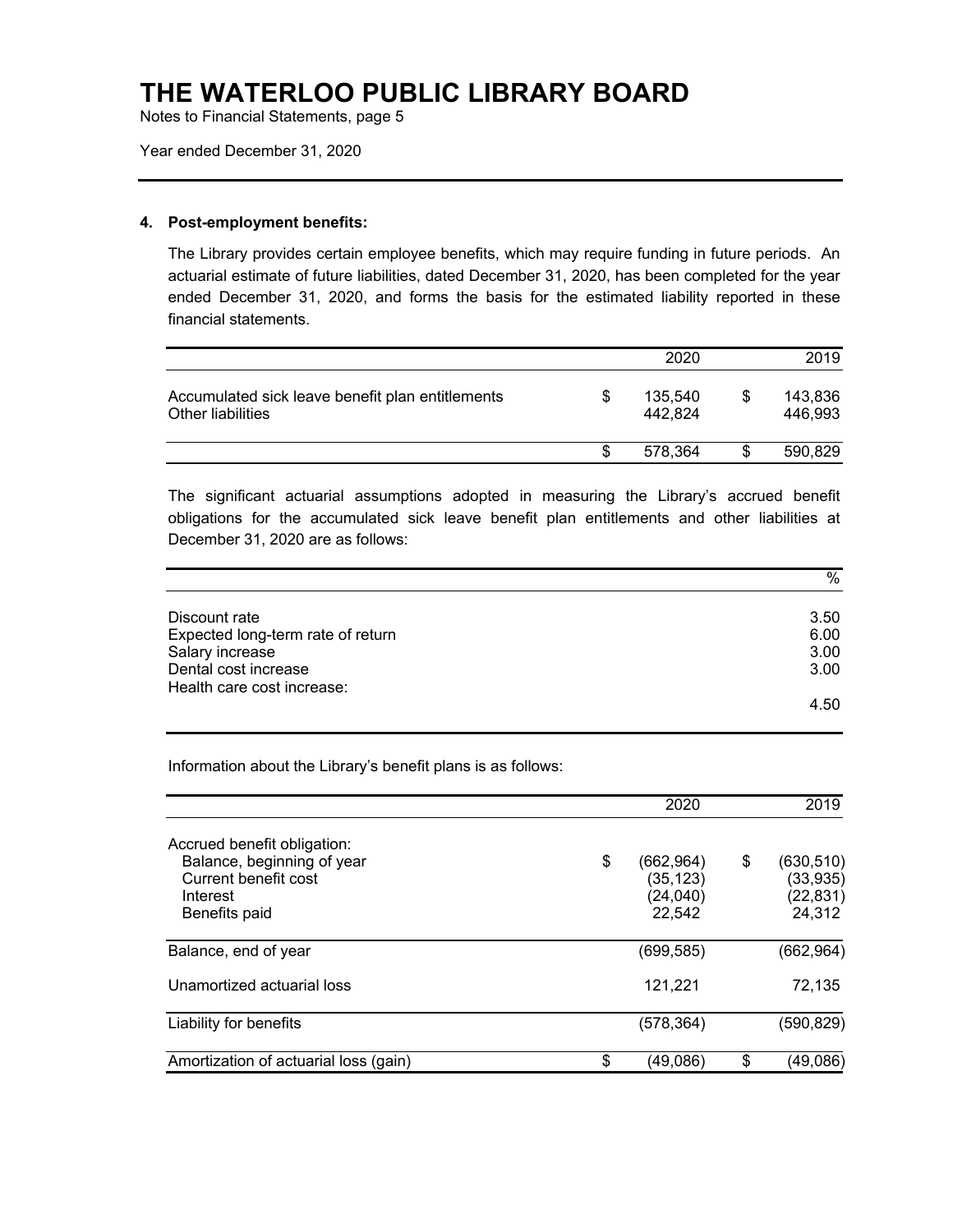Notes to Financial Statements, page 6

#### Year ended December 31, 2020

#### **4. Post-employment benefits (continued):**

The City funds the expenditures related to this liability from its sick leave reserve fund.

(a) WSIB:

The Workplace Safety and Insurance Board (WSIB) administers injured worker benefit payments on behalf of the Library as a Schedule 1 employer. The expense for the year was \$8,093 (2019 - \$11,099).

(b) Sick leave:

Under the sick leave benefit plan, unused sick leave can accumulate and certain employees may become entitled to a cash payment when they leave the Library's employment. The expense for the year was \$NIL (2019 - \$NIL).

(c) Pension plan:

The Library makes contributions to the Ontario Municipal Employees' Retirement System ("OMERS"), which is a multi-employer plan on behalf of all permanent full-time and qualifying part-time members of its staff. The plan is a defined benefit plan, which specifies the amount of the retirement benefit to be received by the employees, based on the length of service and rates of pay.

Contribution rates for employees earning below and above the year's maximum pensionable earnings were 9.0% and 14.6% (2019 - 9.0% and 14.6%) respectively.

OMERS is a multi-employer plan, therefore, any pension plan surpluses or deficits are a joint responsibility of Ontario municipal organizations and their employees. As a result, Waterloo Public Library does not recognize any share of the OMERS pension surplus or deficit. The last available report for the OMERS plan was at December 31, 2020. At that time, the plan reported a \$3.2 billion actuarial deficit (2019 - \$3.4 billion actuarial deficit).

The plan is a defined benefit plan that specifies the amount of the retirement benefit to be received by the employee based upon length of service and rates of pay.

The amount contributed to OMERS for 2020 was \$282,534 (2019 - \$293,786) for current service and is included as an expenditure on the statement of revenue and expenses and accumulated surplus.

#### **5. Related party transactions:**

The Board is appointed by the City of Waterloo Council, and as such, the City of Waterloo (the City) has the ability to exercise significant influence over the Board. For this reason the City is considered to be a related party to the Board.

The City provides municipal contributions to the Board. Municipal contributions received in 2020 amounted to \$5,906,491 (2019 - \$5,559,220).